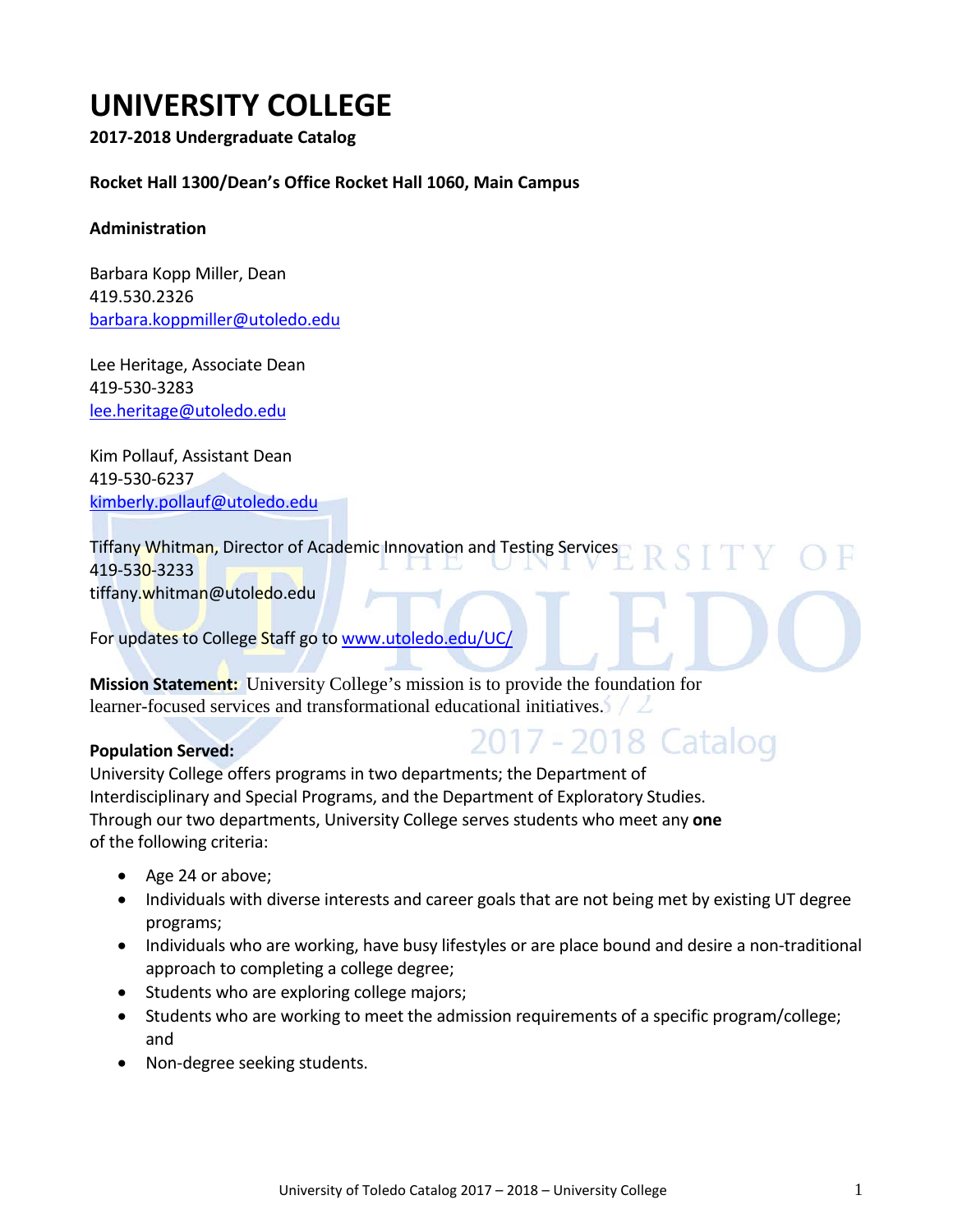# **Department of Student Services**

**Dale Pelz, Jr. Director** 419.530.3130 [dale.pelz@utoledo.edu](mailto:dale.pelz@utoledo.edu)

The Department of Student Services provides services and support in a respectful and nurturing environment, offering evening hours to better accommodate busy schedules. Our staff is committed to assisting students in the transition to college life and serving as advocates during their college journey while establishing a foundation for successful learning and career development. Our Academic Advisers provide the following services:

- Career and Major Exploration;
- Assistance with course scheduling;
- Campus and community resources and referrals; and
- Supportive and caring staff to help navigate campus resources and services:
	- Blackboard;
	- Enrollment assistance;
	- Library support; and
	- MyUT portal

#### **Program 60**

# THE UNIVERSITY

Program 60 provides educational experiences at reduced rates to individuals 60 years of age or older who have resided in Ohio for at least the last 12 consecutive months. Enrollment is limited to space availability which is determined on the last day of the regular registration period. Students must meet all course prerequisites to enroll.

The University of Toledo provides tuition scholarships for adults enrolled in Program 60 who wish to audit college courses. Program 60 participants do not receive college credit through enrollment of the program. Students must apply for admission and register for audit courses through University College. All Program 60 participants are responsible for any additional fees such as the cost of textbooks, general fees, lab fees, technology fees, faculty fees, special service fees, online course fees, library, parking, and other fees.

Program 60 students are not eligible to enroll in an independent study course, studio art courses, private music lessons or other similar courses where a course or section number is required to be created.

The University of Toledo is governed by the Ohio Revised Code in administering this program. Ohio Revised Code may be viewed at [http://codes.ohio.gov/orc/3345.27.](http://codes.ohio.gov/orc/3345.27)

Individuals 60 years of age or older who wish to earn a college degree or credit for UT courses must apply for admission and pay current tuition and fees as a general UT student.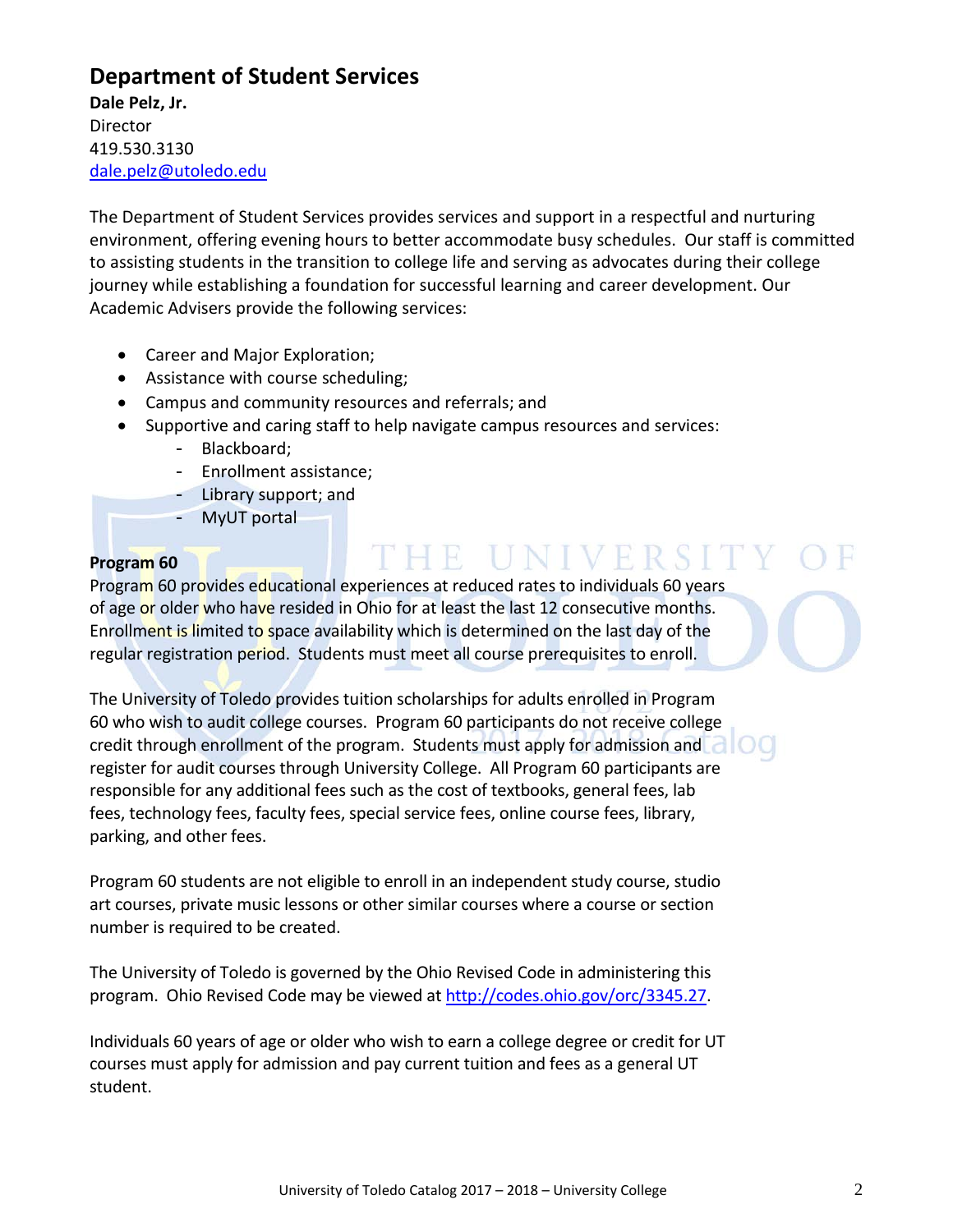#### **Military and Veteran Services**

The Military Service Center assists former and active duty military students and their spouses and dependents with accessing military benefits. The Military Service Center helps students with the application and certification process so that they may receive their educational benefits toward tuition and fees. The Military Service Center also assists students with obtaining military transcripts and posting credit, student support services, and community resource referrals.

The University of Toledo is compliant with legislative requirements of [House Bill 488](https://www.ohiohighered.org/valuing_ohio_veterans/toolkit/policies/ohio-revised-code) through the Ohio Revised Code and adheres to UT policy# 3364-71-18, veteran and service members' support and assistance policy.

#### **Prior Learning Assessment (PLA) Program**

Prior Learning Assessment is based on the concept that college-level learning can be achieved outside of the classroom. Prior learning credit is coordinated through the University's prior learning assessment program which adheres to and maintains best practices in assessing prior learning as recommended by the Higher Learning Commission, the Council for Adult and Experiential Learning, and the Ohio Department of Higher Education.

872

The undergraduate academic policy on Credit for Prior Learning, policy number 3364- 71-17 can be found at [http://www.utoledo.edu/policies/academic/index.html.](http://www.utoledo.edu/policies/academic/index.html) The University follows the directives on the transfer and articulation of Tech Prep credit as directed by the Ohio Department of Higher Education.

A prior learning specialist assists students in determining the area(s) in which prior learning assessment is likely to be applicable. Guidance with the required paperwork and any necessary referrals is also coordinated by this office.

#### **Division of Off-Campus and Extended Programs**

The mission of the Division of Off-Campus and Extended Programs is to provide quality education and academic services to employers, employees, and other off-site entities, wherever they are needed. The division provides convenient, affordable education at the workplace, using The University of Toledo's comprehensive array of options of credit courses, programs, schedules, locations, and means of delivery. The major purpose of this division is to link the educational needs of organizations with the appropriate educational programs and highly qualified faculty in all University of Toledo colleges.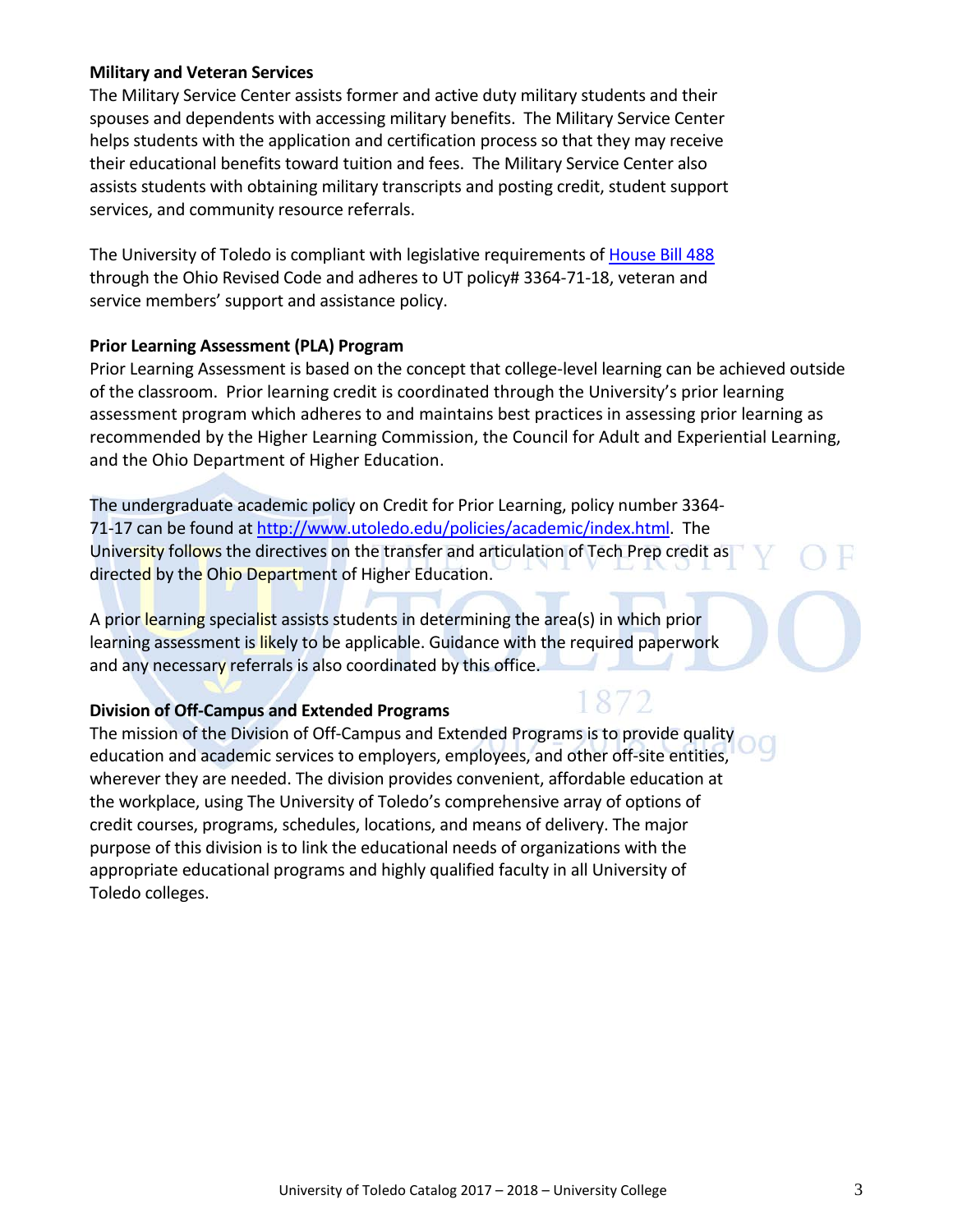# **Department of Interdisciplinary and Special Programs**

Kim Pollauf Assistant Dean 419-530-6237 [kimberly.pollauf@utoledo.edu](mailto:kimberly.pollauf@utoledo.edu)

#### **Admission to the Department of Interdisciplinary and Special Programs degree programs**

General Studies (associate's degree) and Liberal Studies (bachelor's degree) accept students without college credit, but require a high school diploma or GED and a minimum high school GPA of 2.0 (if applicable). For students who have earned college credit, a minimum GPA of 2.0 is required for admission.

#### **Transferring into the Department of Interdisciplinary and Special Programs (ISP) degree programs**

Students wishing to transfer into ISP degree programs must meet the minimum entrance requirements of The University of Toledo. Students wishing to transfer into any ISP baccalaureate program must have a minimum cumulative 2.0 higher education GPA (i.e., combined GPA for all coursework taken at post-secondary institutions) and a minimum 2.0 UT GPA, if applicable. The Individualized Program (IDVP) requires completion of 20 semester-hours of college credit and a cumulative 2.0 GPA to transfer. Professional Studies (PRST) requires transfer students to have an earned associate degree or completion of 60 semester-hours of college credit and a cumulative 2.0 GPA.

Students who do not meet this GPA requirement can be admitted to the College's Department of Exploratory Studies and work toward meeting the admission requirements for the degree programs. Courses from an approved institution may be used, as applicable, toward a student's program of study. However, the maximum number of effective transferable credits is 90 semester-hours for Professional Studies and 94 hours for Liberal Studies and the Individualized Program, with a limit of 85 hours at the 1000 or 2000 level. The General Section of this catalog has information on admission and transfer. 2017–2018 Catalog

A graduate of an accredited institution of higher education may apply to University College for a second bachelor's degree. An acceptable program of study in this case entails a minimum of 30 semester hours of additional work. Any student who has earned a bachelor's degree from University College in an Individualized Program may not earn a second degree in another Individualized Program.

#### **Pass/No Credit Grading**

The option of a Pass/No Credit grade is not available to a University College bachelor's degree student unless this is the only grading option for the course. However, a grade of Pass obtained while a student was enrolled in another college may be transferred to University College provided it is applicable to the student's new program.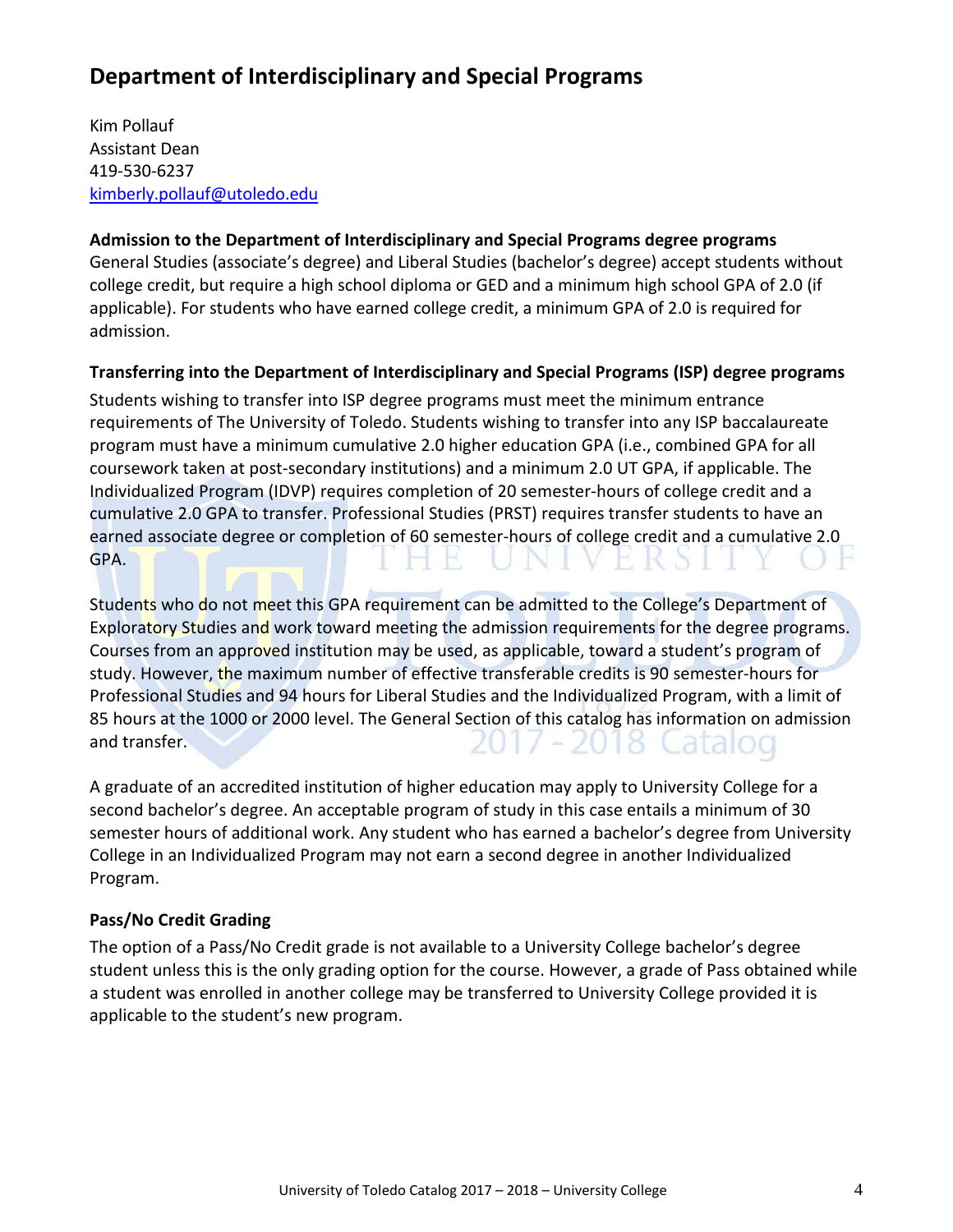#### **Honors in University College**

The University of Toledo offers all students of exceptional academic ability the opportunity to enter a special program of academic rigor and challenge. For further details on the Honors Program, students should contact their advisor(s). Students who have demonstrated exceptional promise may be invited to participate in University College Honors. These students' programs will be developed in close conjunction with the college honors advisor. The minimum requirements for consideration for the University College Honors Program are 20 hours of completed course work and at least a 3.3 cumulative GPA.

#### **Field Experiences and Internships**

University College degree program students have the opportunity to earn credit hours toward their degree while completing a practical experience outside the classroom. A field experience is a projectbased endeavor, while an internship is meant to be an exposure to a new career field. Four credit hours can be earned in any combination of a field experience and/or internship. *This option is only available to Junior and Senior students and requires a UT GPA of 2.5.*

**Note:** All new University College students who have not already completed a comparable University of Toledo orientation course are required to take UC 1000.

FRSIT

#### **Undergraduate Programs of Study**

Individualized Program: Interdisciplinary Studies (B.A. or B.S.)

Liberal Studies (B.A.)

Professional Studies (B.A.)

Associate of Arts in General Studies (A.A.)

Associate of Technical Studies (A.T.S.)

### **Individualized Programs – Interdisciplinary Studies (IDVP)**

An individualized program of study is based on a student's unique interests and goals which would not be addressed by a traditional program of study. The degree awarded is the Bachelor of Arts or the Bachelor of Science, depending upon the focus of the program. The designated major is Individualized Program: Interdisciplinary Studies.

Students considering an individualized program of study will receive assistance from an academic adviser in preparing an individualized program. Important considerations in the formulation of a program are as follows:

- The program must be interdisciplinary or intercollegiate in nature (broad in scope, incorporating course work from more than one discipline);
- The program must not duplicate an existing program of study in another college of the university; and
- The student's objectives must be clearly stated and appropriate courses identified for achieving these objectives.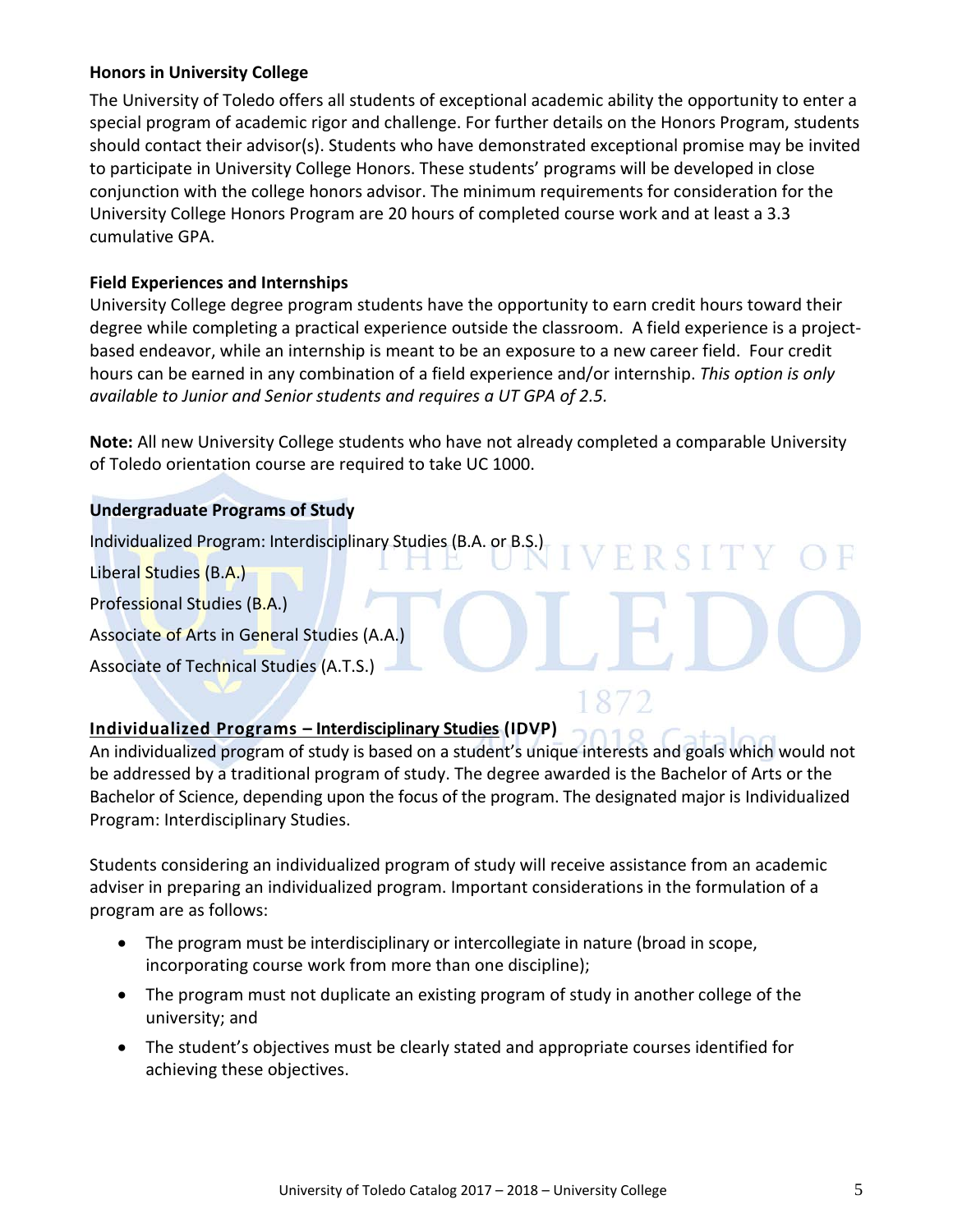A University College student will receive guidance in designing his/her individualized program, often through multiple advising sessions. The program is reviewed by the Individualized Degree Program Review Committee. Once the program meets all University College degree program requirements and is accepted, the program of study must be followed. **Prior written approval is necessary to make any course substitutions.** If a program is denied, a student may appeal the decision. Advisors work with students to prevent this from happening.

The individualized program of study is particularly useful for students with associate's degrees and those with a variety of credits – serving as a degree completion option. Students enjoy the benefits of flexibility, individual attention to their needs, personalized advising, access to all of The University of Toledo's academic resources, and the ability to use The University of Toledo classes to best reflect their academic and career goals and needs.

Students may take no more than 30 semester hours of course work from the College of Business and Innovation, including no more than three courses in any one department, with the exception that up to 8 courses are permitted from the Business Administration (BUAD) department.

#### **Individualized Degree Program Requirements and Options**

The University Undergraduate Core Curriculum requirements, detailed in the General Section of The University of Toledo Undergraduate Catalog, must be fulfilled by all baccalaureate degree students. In fulfilling The University of Toledo Core Curriculum, University College Individualized baccalaureate degree students must meet the following specific requirements:

- One English Literature or Writing Across Curriculum (WAC) elective;
- One Philosophy elective;
- One American Government or one American History or Economics elective;
- BUAD 1020 or CMPT 1100;
- One elective from Anthropology, Geography, Psychology, or Sociology;
- One Speech Communication elective;
- AL 3500 Fundamentals of Interdisciplinary Research; and
- AL 4950 Senior Capstone.

39 semester hours must be completed in upper division courses (numbered 3000 or 4000). Students must complete a minimum of 30 semester hours of credit as a University College degree program student (per Academic Policy 3364-71-10 of The University of Toledo). The minimum number of approved credit hours required for completion of an Individualized Program from the University College is 120 semester hours and may be more, depending upon the agreed program content.

Academic advisers work with students to design a program of study that matches student interests, background, and skills with The University of Toledo curriculum to create a unique area of emphasis and fulfill the remaining graduation requirements.

Graduates of the Individualized Program find jobs in the specific fields to which their studies are geared. They have the ability to succeed in the arts, in government agencies, and in business organizations. Also, many students choose to continue their education in graduate and professional programs.

8 Catalog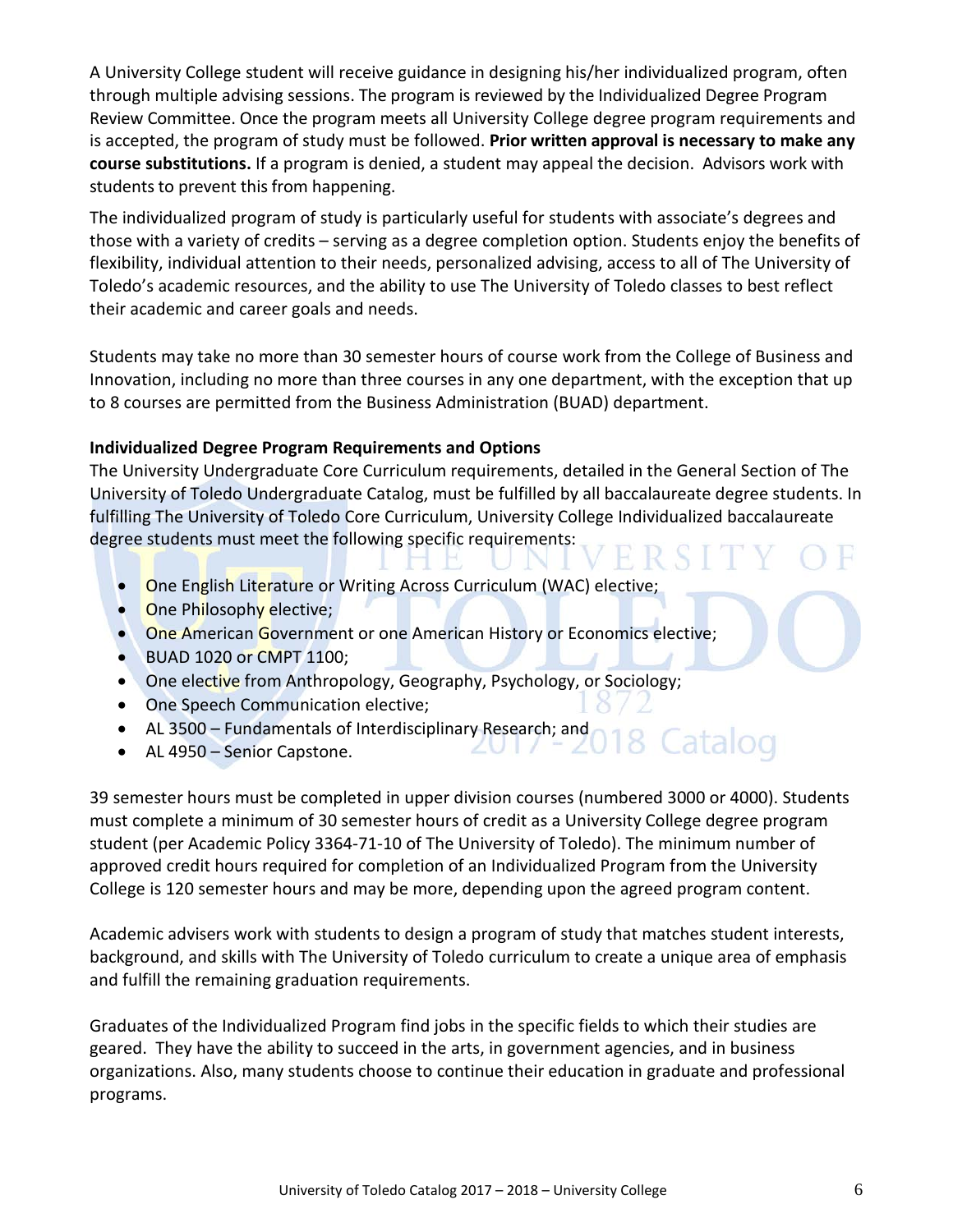### **Liberal Studies (LS)**

Adult students, 24 years of age or older, may earn the Bachelor of Arts degree by completing a broad, liberal arts-based curriculum. Courses in this program are scheduled to facilitate attendance by those having other full-time responsibilities. Students benefit from a wide scope of special topic seminar classes that are student driven. These classes explore events and attitudes through critical thinking and interaction with other adult students. Students less than 24 years of age at the time of admission may be accepted at the discretion of the Assistant Dean of University College.

Students begin by enrolling in the Fundamentals of Research Seminar (AL 3500). In conjunction with individual advising, students are introduced to research in the liberal studies by emphasizing processes that build effective critical thinking and writing as foundations. Students progress to topical seminars that utilize the foundational skills developed earlier in the program. Students choose a concentration related to an area that meets their professional or personal goals. Students take an active role in determining the direction and content of their learning. This program can also serve as a degree completion option for those with existing college credit.

Graduates find their broad education valuable in finding employment opportunities in all business, industry, and service sectors. Many choose to pursue advanced degrees in law, health, and other areas of special interest.

#### **Online Option**

The LS program seminars can also be completed entirely online. Minimum computer skills are advised for online courses, such as internet navigation, Blackboard, email, and basic knowledge of Microsoft Office.

#### **CLEP Scores for the Liberal Studies Program**

Students may have the potential to take the College Level Examination Program (CLEP). These examinations are given to establish competency in the general education discipline areas of mathematics, humanities, social sciences, and natural sciences. These four discipline areas are required for graduation. The required general education credit hours and the regulations for the CLEP exams for this program are as follows:

- 1. Students earning a CLEP exam score below 50, or those choosing not to take the CLEP exam, must earn a minimum of 3 semester hours of credit in a math general education course. A minimum of 9 semester hours each of credit in general education courses in the areas of the humanities, social science, and natural science are required. Independent studies may not be substituted for any general education course;
- 2. Students who take any courses in these four discipline areas after entry into the Adult Liberal Studies program forfeit their right to apply CLEP credit in that discipline toward their Liberal Studies degree. In addition, passing scores on the general education courses are required as prerequisites to enroll in the Liberal Studies topical seminars. Therefore, students are encouraged to take the CLEP exams early in their academic endeavors;
- 3. Students who have taken course work in any of these discipline areas prior to entry into the Adult Liberal Studies program, and subsequently earn CLEP credit, cannot have credit for both count toward meeting general education requirements;
- 4. Students earning a CLEP exam score of 50 will have 10 semester hours of credit posted to their transcripts; and
- 5. Students earning a CLEP exam score of 45 to 49 may retake the exam after a period of six months.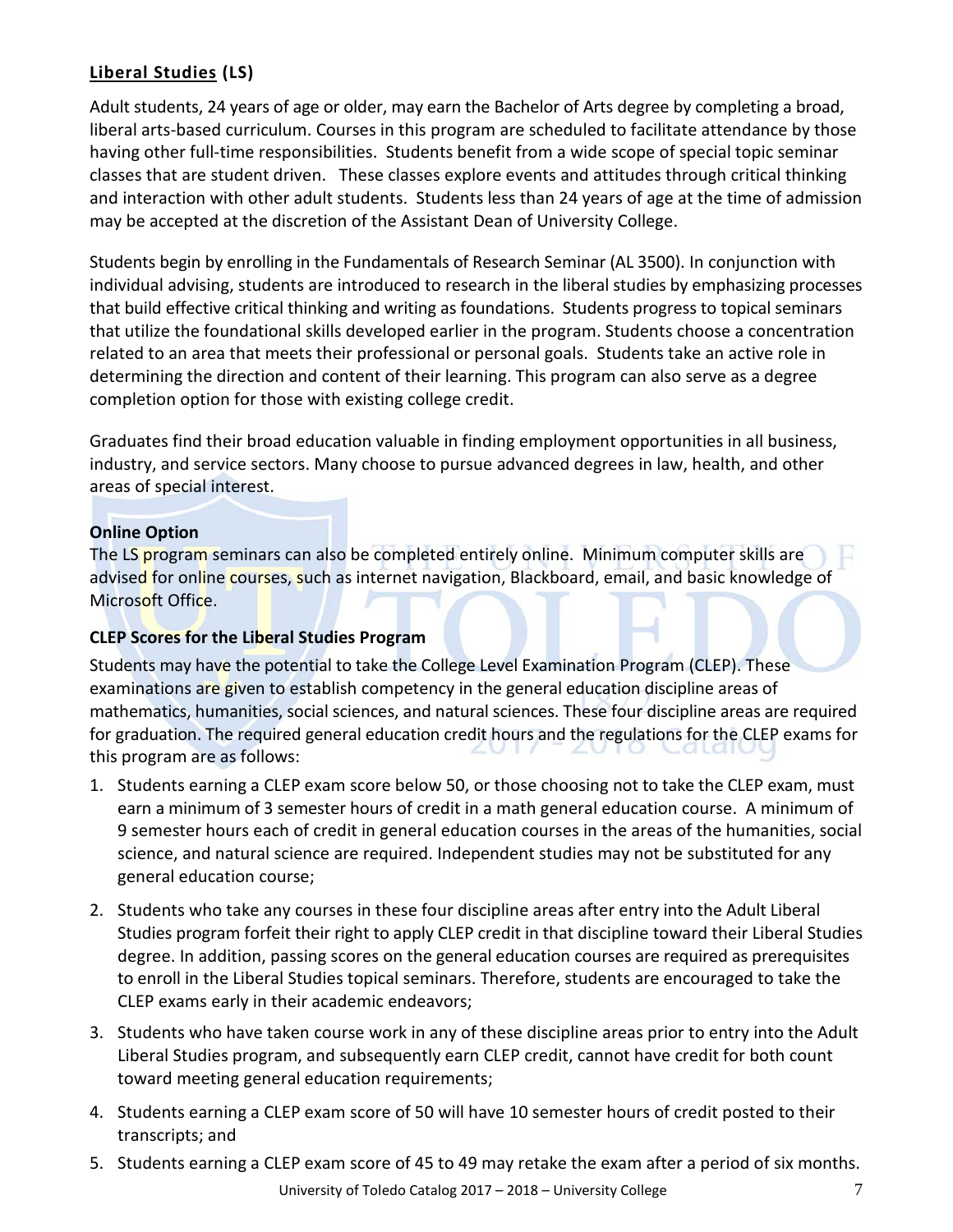#### **B.A. Liberal Studies Degree Requirements**

#### **Topical Seminars**

These seminars are upper-division courses in the social sciences (ALS 3040), humanities (ALS 3050) and natural sciences (ALS 3060) that change each semester. Each student will complete two seminars from each of the three areas. Students may then choose to complete an additional three ALS seminars, or select 12 hours of course work (four classes) at the 3000-4000 level that support their academic interests. **No more than ten ALS seminars will be counted toward fulfillment of graduation requirements.** The final requirement of the Liberal Studies program is completion of the AL 4950 Senior Capstone class. Students are responsible for fulfilling the program's prerequisites and should seek an academic advisor's guidance before enrolling in courses. Students who enroll in a topical seminar without the required prerequisites may be administratively dropped from the course. Students must complete a minimum of 30 semester hours of credit as a University College degree program student (per Academic Policy 3364-71-10 of The University of Toledo).

#### **Prerequisites for the Topical Seminars**

- 1. Completion of AL 3500 Fundamentals of Interdisciplinary Studies;
- 2. Earned credits in College Composition I and II by taking and passing the courses or earning credit through PLA; and
- 3. Completion of a minimum of 9 credit hours in the discipline area of the topical seminar or passing the CLEP examination in the discipline of the seminar with a score of 50 or above.

 $\mathcal{L}$ 

#### **Electives**

Students are to establish an emphasis area that ties together their educational interests and/or career aspirations. The objective of these courses should be academic investigation and should focus on sound educational goals. Students should seek the advice of an academic advisor in drafting their elective course components.

#### **Area of Concentration**

Students are required to complete a minimum of three classes (9 hours) of upper-division courses (3000/4000 level) that are associated with an area of academic investigation or a knowledge base that is related in theoretical content to support the Senior Capstone.

#### **Senior Capstone**

The senior capstone (AL 4950) is the final requirement of the ALS program. It is a 4 credit hour project undertaken with a faculty member as the capstone adviser. Students should seek the advice of an academic advisor and must submit the appropriate paperwork before enrolling in this final requirement. Students are expected to integrate their respective capstone themes with their Concentration courses.

#### **Liberal Studies Honors**

The Liberal Studies Honors program provides a valuable foundation of writing and research for students who want to be admitted into advanced graduate or professional programs or for those wanting a stimulating learning experience. Any student qualifying for Liberal Studies Honors needs to complete 27-33 Honors hours with a final 3.3 GPA or better to graduate with College Honors.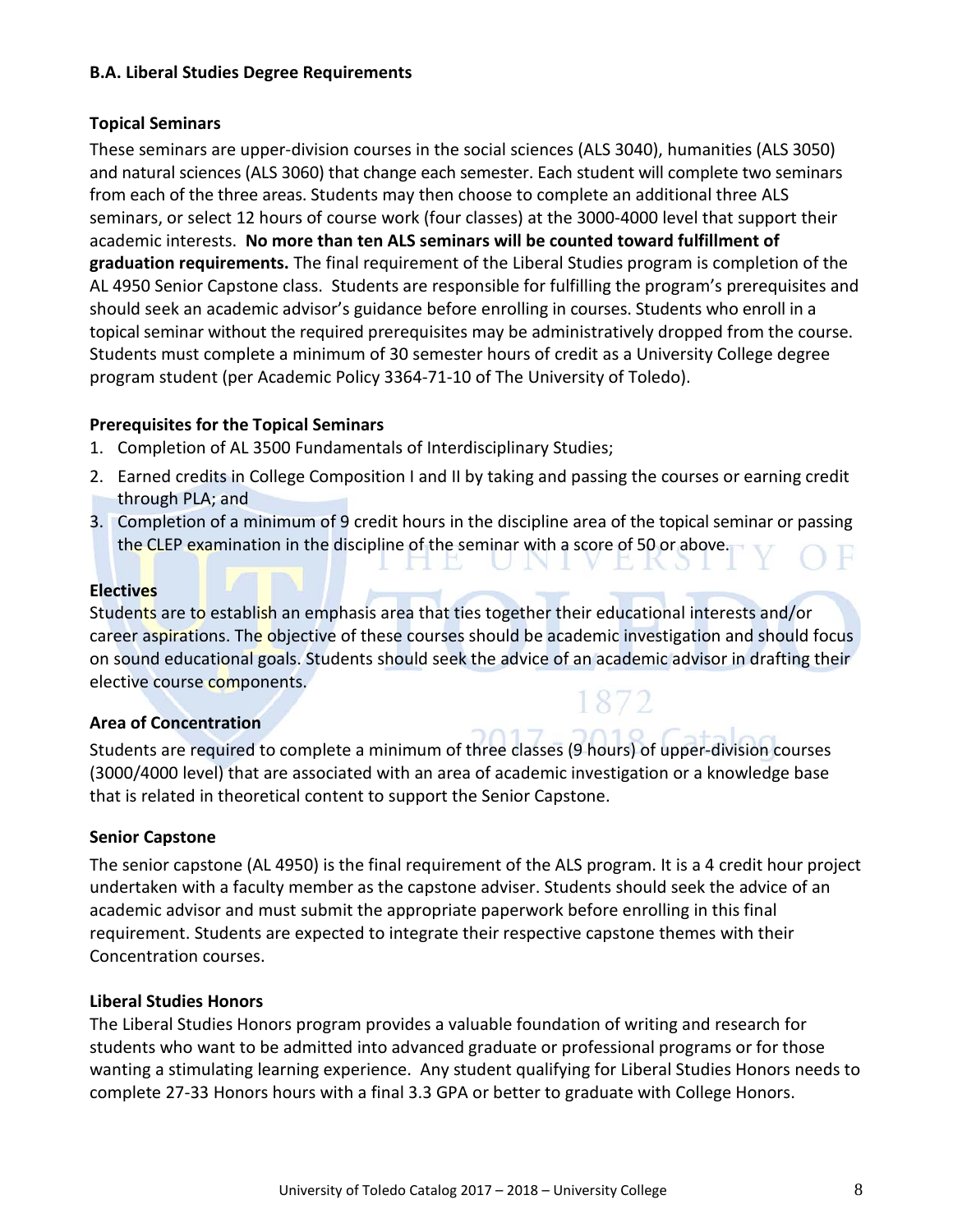#### **Liberal Studies Required Courses**

| <b>UT Core</b>                                       |           |
|------------------------------------------------------|-----------|
| One Math course or CLEP Test                         | 3 hrs.    |
| English Comp I                                       | 3 hrs.    |
| English Comp II                                      | 3 hrs.    |
| <b>UC College Core</b>                               |           |
| AL 3500 - Fundamentals of Interdisciplinary Research | 3 hrs.    |
| <b>Humanities General Ed or CLEP</b>                 | 9-10 hrs. |
| Social Sciences General Ed or CLEP                   | 9-10 hrs. |
| Natural Sciences General Ed or CLEP                  | 9-10 hrs. |
| BUAD 1020 or CMPT 1100                               | 3 hrs.    |
| <b>Liberal Studies Core</b>                          |           |

| Two Classes in each seminar area: ALS 3040, 3050, 3060               | 24 hrs. |
|----------------------------------------------------------------------|---------|
| Three Additional ALS seminars or four classes at the 3000-4000 level | 12 hrs. |
| Three Concentration (3000-4000 level)                                | 9 hrs.  |
| AL 4950 - Senior Capstone                                            | 4 hrs.  |

**Electives** 20-33 hrs.

Courses electives are selected in consultation with adviser. Many of these may be fulfilled by transfer credit if applicable.

#### **Professional Studies (PRST)**

This degree completion program combines minors in high demand areas from the College of Business and Innovation with customized programming from University College designed to develop professional effectiveness in the areas of information literacy, interpersonal communication, and organizational culture. Students will earn a minor in one of three areas: Electronic Commerce and Information Technology, Professional Sales or Entrepreneurship, and Family and Small Business with the Bachelor of Arts in Professional Studies. Additional options are currently being developed and information will be posted a[t www.utoledo.edu/UC](http://www.utoledo.edu/CALL) when it is available.

#### **Required Curriculum**

In addition to the classes listed below, The University of Toledo Core Competencies must be met in transfer or at The University of Toledo prior to graduation (see General Education section). Thirty (30) semester hours of classes at the 3000-4000 level and 120 applicable semester hours are required for graduation. Students must complete a minimum of 30 semester hours of credit as a University College degree program student (per Academic Policy 3364-71-10 of The University of Toledo). All students must complete: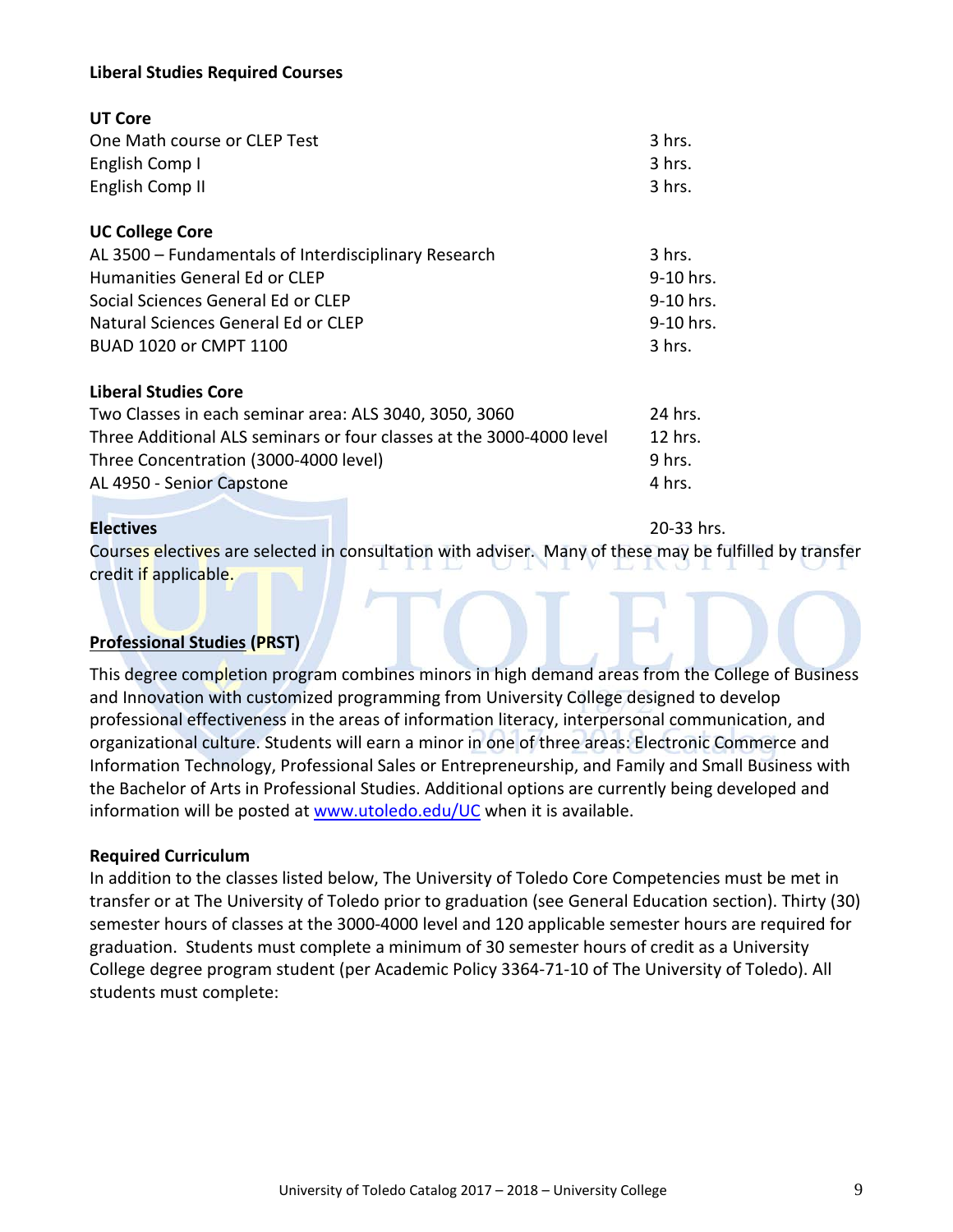#### B.A. Professional Studies Degree Requirements

### **B.A. Professional Studies with Electronic Commerce Minor** (All classes 3hrs, except where noted)

| Major Requirements (32 semester hrs.): |                                            |  |
|----------------------------------------|--------------------------------------------|--|
| AL 3000                                | Introduction to Professional Studies       |  |
| <b>BUAD 2000</b>                       | Career Development (1)                     |  |
| <b>BUAD 3010</b>                       | Principles of Marketing                    |  |
| COMM 3880                              | <b>Professional Business Communication</b> |  |
| AL 4950                                | Senior Capstone (4)                        |  |

Choose six Major Electives from:

| 4940 | Field Experience/Internship                                       |
|------|-------------------------------------------------------------------|
| 3550 | Legal & Safety Compliance Issues in Human Resource Management     |
| 4570 | Legal & Ethical Aspects of Managing Innovation & Technology       |
| 2700 | Managing Diversity in the Workplace                               |
| 2720 | Diversity Training & Bias-Free Work Practices                     |
| 2750 | Cultural Communication in the Workplace                           |
| 3030 | Managerial & Behavioral Processes in Organizations                |
| 3470 | Legal & Ethical Environment of Business                           |
| 2840 | <b>Interpersonal Communication ** Formerly COMM 3840</b>          |
| 3340 | Visual Communication I ** Formerly COMM 2630                      |
| 3820 | <b>Persuasion Theory</b>                                          |
| 4830 | Gender, Culture & Communication                                   |
| 3030 | <b>Consumer Economics</b>                                         |
| 3050 | <b>Economics of Gender</b>                                        |
| 3050 | Catalog<br>Geography of US & Canada                               |
| 3220 | Human Resource Management                                         |
| 3150 | <b>Understanding Cultural Differences for Business</b>            |
| 3630 | <b>Conflict Mgt: Mediations and Negotiations ** was HURM 3630</b> |
| 3170 | Marketing for Non-Profit Organizations                            |
| 3120 | <b>Business Ethics</b>                                            |
| 3420 | Principles of Public Administration                               |
| 4410 | Management of Non-profit Organizations                            |
| 4000 | <b>Community Event Planning</b>                                   |
| 3800 | Social Psychology                                                 |
| 2010 | Introduction to Gender Studies: Gender, Sex & Difference          |
|      |                                                                   |

Any EBUS, EFSB or PSLS class not used for another requirement in Professional Studies may be counted toward Major electives.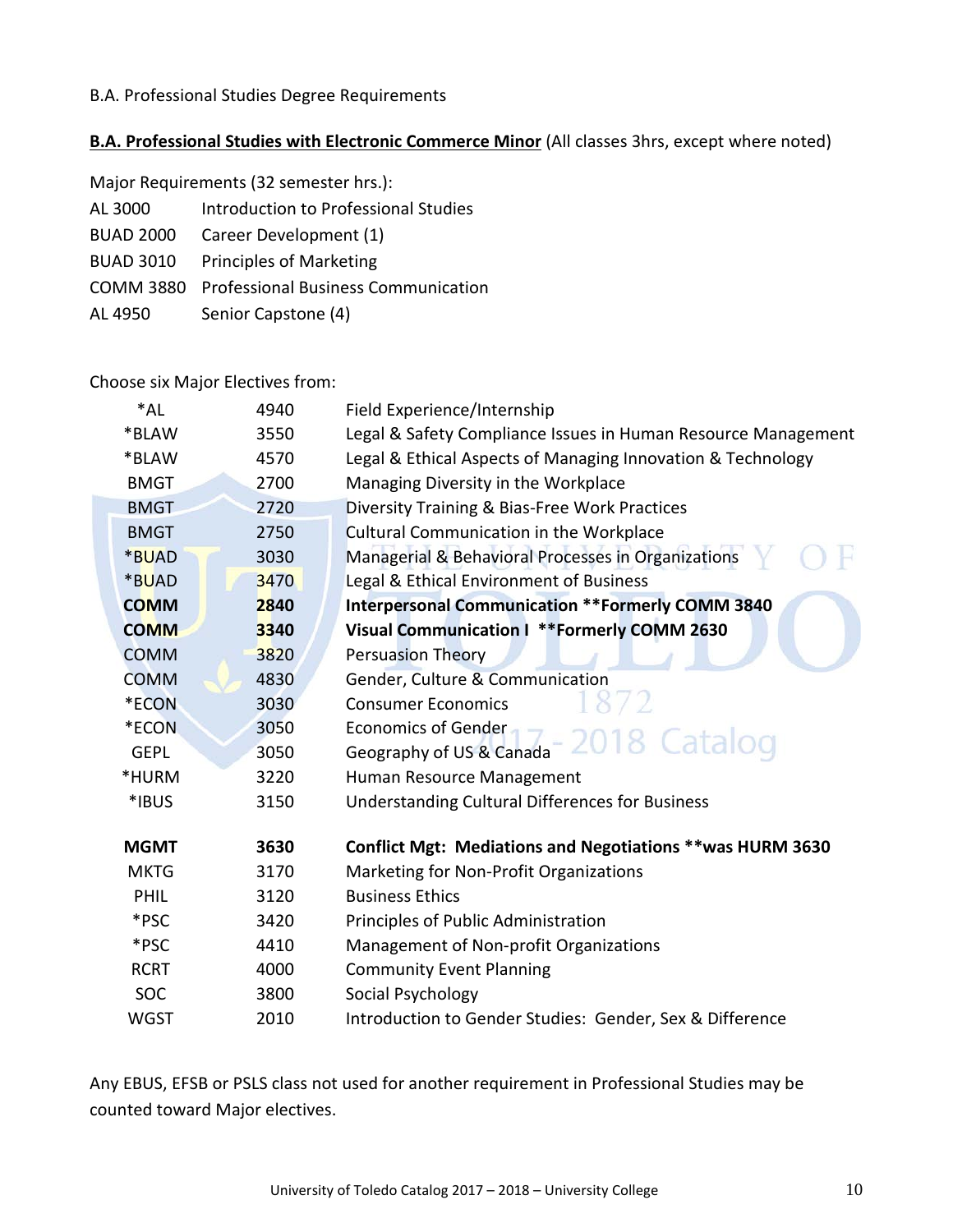Minor Requirements w/required pre-requisites (24 semester hrs.):

- BUAD 1020 Microcomputer Applications
- ECON 1150 Principles of Macroeconomics
- ECON 1200 Principles of Microeconomics
- EBUS 3090 E-Commerce & the Networked Economy
- INFS 3250 Software Applications in Business

Choose three classes from:

| <b>INFS 3370</b>                                                              | <b>Business Data Communication</b>       |
|-------------------------------------------------------------------------------|------------------------------------------|
| <b>INFS 3770</b>                                                              | <b>Small Business Data Systems</b>       |
| <b>BUAD 3050</b>                                                              | <b>Information Technology Management</b> |
| <b>MKTG 3260</b>                                                              | <b>Global Framework for E-Commerce</b>   |
| <b>EBUS 3180</b>                                                              | Web Design for Business                  |
| <b>MKTG 3280</b>                                                              | <b>Internet Marketing</b>                |
| Free Electives if needed (3-6 sem. hrs.) Up to two classes chosen by student. |                                          |

#### **B.A. Professional Studies w/Entrepreneurship, Family and Small Business Minor**

| Major Requirements (37 semester hrs.): | NIVERSLIY OF                                 |
|----------------------------------------|----------------------------------------------|
| AL 3000                                | <b>Introduction to Professional Studies</b>  |
| <b>BUAD 1020</b>                       | Microcomputer Applications (or CMPT 1100)    |
| <b>BUAD 2000</b>                       | Career Development (1)                       |
| <b>BUAD 3030</b>                       | <b>Managerial &amp; Behavioral Processes</b> |
| <b>COMM 3880</b>                       | <b>Professional Business Communication</b>   |
| <b>PHIL 3120</b>                       | 1872<br><b>Business Ethics</b>               |
| AL 4950                                | Senior Capstone (4)<br>2017 - 2018 Catalog   |

Choose six Major Electives from: **Same list as EBUS minor**

Minor Requirement w/required pre-requisites (18 semester hrs.):

- BUAD 2040 Financial Accounting Information (or ACTG 1040)
- EFSB 3500 Introduction to Entrepreneurship
- EFSB 3480 Entrepreneurial Finance
- EFSB 4590 Entrepreneurial and Small Business Management
- EFSB 4010 Growing Family & Entrepreneurial Business

One Class from:

| EFSB 4690         | <b>Technology Commercialization</b> |
|-------------------|-------------------------------------|
| <b>DIIAN 2010</b> | Drinciples of Marketing             |

BUAD 3010 Principles of Marketing

Free Electives *if needed* (3-6 semester hrs.) Up to two classes chosen by student.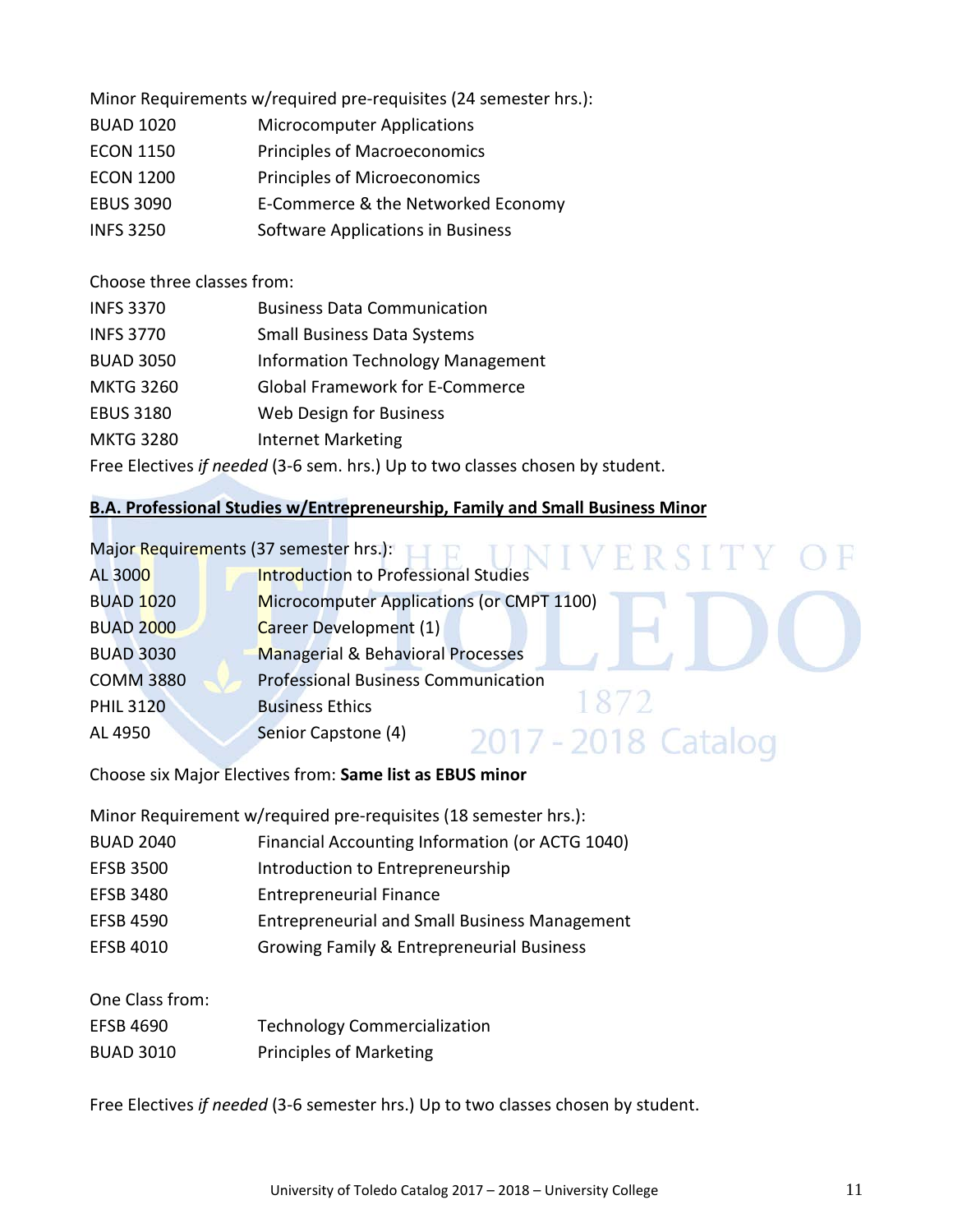#### **B.A. Professional Studies w/Professional Sales Minor**

| Major Requirements (32 sem. hrs.)                        |                                            |
|----------------------------------------------------------|--------------------------------------------|
| AL 3000                                                  | Introduction to Professional Studies       |
| <b>BUAD 1020</b>                                         | Microcomputer Applications (or CMPT 1100)  |
| <b>BUAD 2000</b>                                         | Career Development (1)                     |
| <b>COMM 3880</b>                                         | <b>Professional Business Communication</b> |
| AL 4950                                                  | Senior Capstone (4)                        |
| Choose six Major Electives from: Same list as EBUS minor |                                            |

Minor Requirement w/required pre-requisites (21 semester hrs.):

| <b>ECON 1150</b> | <b>Principles of Macroeconomics</b>       |
|------------------|-------------------------------------------|
| <b>ECON 1200</b> | Principles of Microeconomics              |
| <b>BUAD 3010</b> | Principles of Marketing                   |
| <b>PSLS 3440</b> | <b>Professional Sales</b>                 |
| <b>PSLS 3450</b> | <b>Account &amp; Territory Management</b> |
| <b>PSLS 4740</b> | <b>Advanced Sales</b>                     |

Choose one class from:

PSLS 3080 Purchasing and Relationship Management ERSITY PSLS 4710 Salesforce Leadership

Free Electives *if needed* (3-7 semester hrs.) Up to two classes chosen by student.

### **Associate of Arts in General Studies (A.A. GENS)**

The Associate of Arts degree requires completion of 36 semester hours of credit that is aligned with the Ohio Transfer Module. These classes are mandated by the State of Ohio and can be transferred to any public institution within the state. They include the commonly required subjects of Mathematics, English Composition, Humanities, Social Sciences, Natural Science, and Multicultural Studies.

An additional 24 semester hours must be completed in 1000-2000 level classes chosen by the student to support transfer to a Baccalaureate degree program, or fulfill personal interests. Students may elect to enroll for entry-level classes in the major of choice and fulfill program pre-requisites through the completion of these hours.

A minimum cumulative grade-point average of 2.0 (on a 4.0 scale) is required for admission to the Associate of Arts program. Students entering the program directly from high school must also have a minimum score of 15 on the ACT. The University of Toledo requirements for the TOEFL must also be fulfilled for admission of international students. For additional information, see: <http://www.utoledo.edu/admission> . Students must complete a minimum of 15 semester hours of credit as a University College Degree Program Associate degree student (per Academic Policy 3364-

71-10 of The University of Toledo).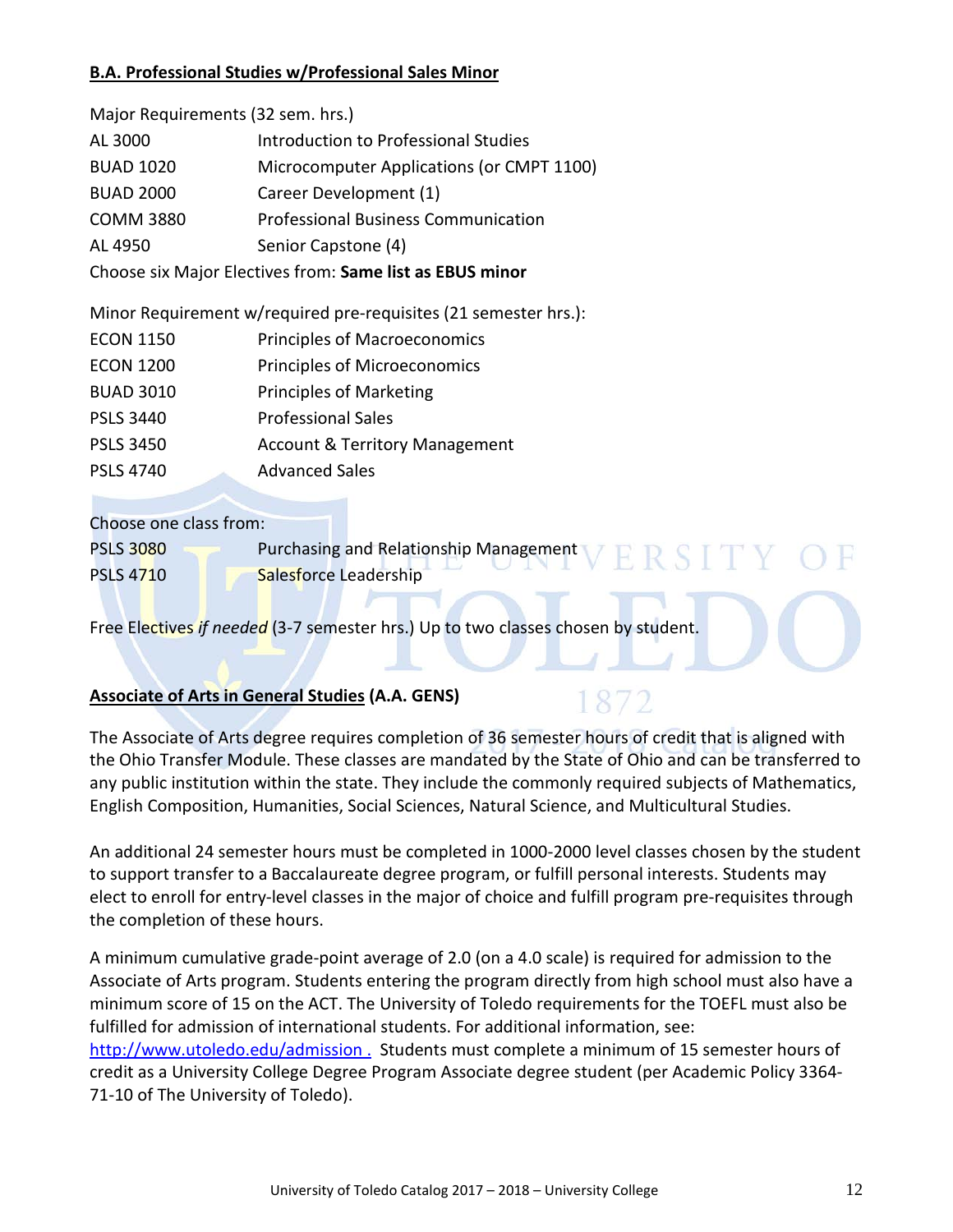Many popular majors like Criminal Justice, Communication, and Psychology have a series of classes at the 1000-2000 level that must be completed by all majors and these classes align perfectly with the General Studies curriculum.

Students will also have the benefit of completing an intermediate credential en route to the Bachelor's degree, which may aid in persistence and retention to graduation at a higher level. At a minimum, students will have completed a suite of transferable classes that may apply to nearly all baccalaureate degrees.

A variety of information about the programs and services available to students enrolling in the Associate of Arts in General Studies is available at [http://www.utoledo.edu/UC.](http://www.utoledo.edu/CALL)

#### **Associate of Arts - General Studies Requirements**

ENGL 1110 (3)

Choose one: ENGL 1130 (3) ENGL 1150 (3) ENGL 2950 (3) ENGL 2960 (3)

MATH 1180 or Higher (3)

Two Social Sciences (6) Two Arts and Humanities (6) Two Natural Sciences, one with lab (7) Two Multi-Cultural Studies – one from each area (6) BUAD 1020 or CMPT 1100 (3)

An additional 24 semester hours must be completed in 1000-2000 level non-technical classes chosen by the student to support transfer to a Baccalaureate degree program, or fulfill personal interests. Students may elect to enroll for entry-level classes in the major of choice and fulfill program prerequisites through the completion of these hours.

E UNIVERSITY

### **Associate of Technical Studies (A.T.S.)**

The Associate of Technical Studies degree (ATS) is a degree completion option for transfer or returning students who have completed up to 30 semester hours of technical course work at the 1000-2000 level, but have not earned a degree.

The format of this flexible Associate degree enables students to apply their previously completed technical coursework and then supplement that technical background with the General Education requirements common to Baccalaureate degrees while earning the Associate degree.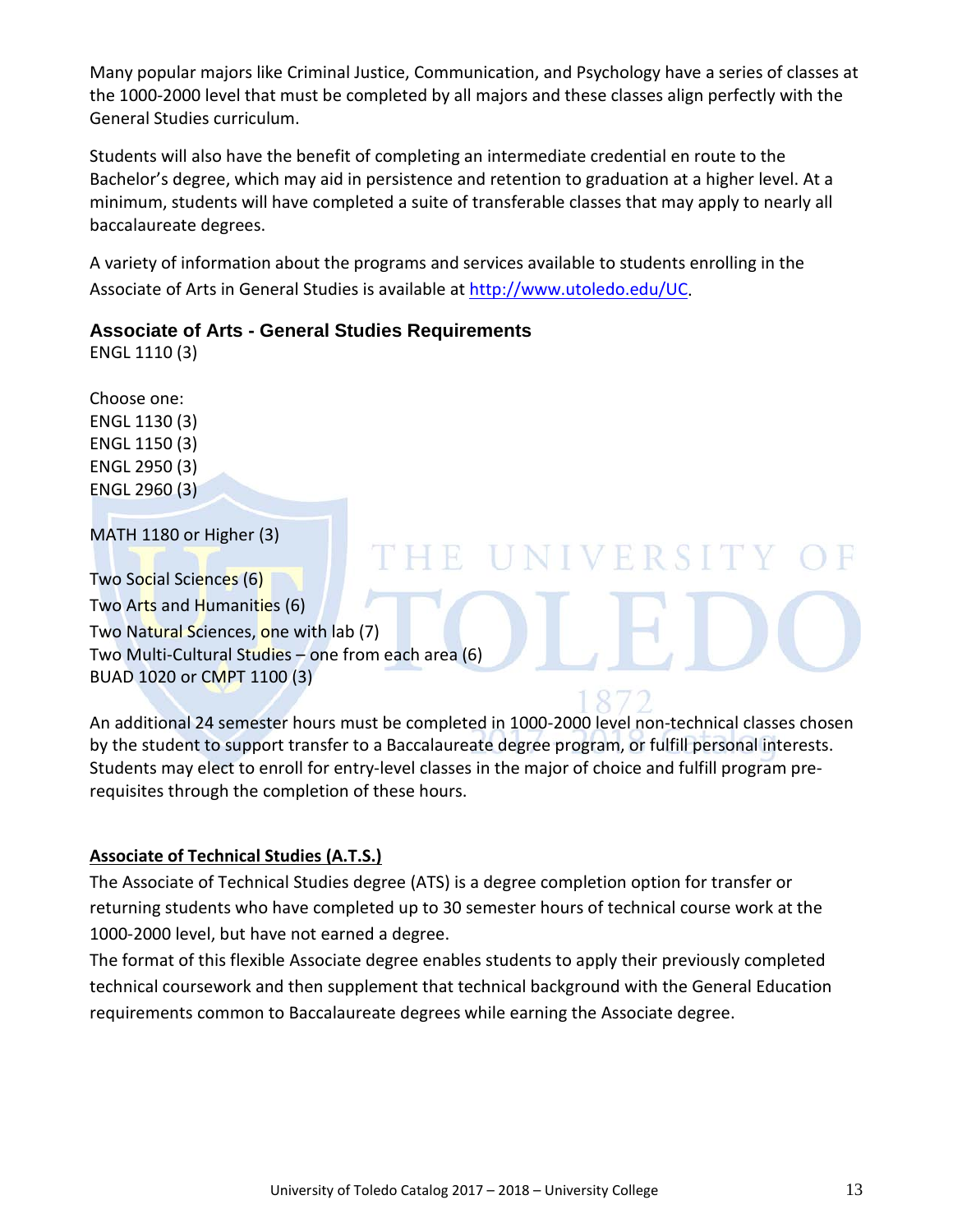#### **Associate of Technical Studies Requirements**

ENGL 1110 (3) ENGL 1130, 2950 or 2960 (3) One Social Science (3) One Arts and Humanities (3) One Natural Science (3) BUAD 1020 or CMPT 1100 (3) MATH 1180 or Higher (3) General Education Electives (8-9) Technical Electives (24-30)

## **Department of Exploratory Studies**

The Department of Exploratory Studies serves as an entry point to The University of Toledo for students who are exploring college majors, or working to meet the admission requirements of a specific program/college. It also offers services to enhance a student's transition to the university setting and become successful in their academic pursuits. The Department of Exploratory Studies includes services for non-degree seeking students, Pre-major students, Exploratory Studies students, Conditional Students, College Credit Plus, and the QUEST for Success Program.

THE UNIVERSITY

#### **Aimee Mendelsohn**

**Director** 419.530.1294 [Aimee.Mendelsohn@utoledo.edu](mailto:Aimee.Mendelsohn@utoledo.edu)

#### **Quest for Success: Student Exploring Majors**

The QUEST Program ensures that students who are undeclared/undecided on a major and are exploring their options have access to the resources necessary to make informed academic and career choices. Students can stay in the QUEST Program for a maximum of three academic semesters. At any time during the three semesters, providing they meet the requirements for their chosen major, students can declare a major in an academic college.

The program provides academic advising that serves the various needs of students choosing a major and refers them to other campus events, services, and resources such as Career Events, tutoring, career development, and others as necessary. While in the QUEST program, students work to fulfill general education requirements. Employers are looking for college-educated employees with transferable job skills. QUEST helps students gain these skills, which include critical thinking, decisionmaking, and adaptation to change.

#### **Exploratory Studies**

Students that do not meet the admission requirements for the college of their choice are placed into the Department of Exploratory Studies. Students may take advantage of advisors and Success Coaches who will guide them through the process as they prepare to enter their chosen program or college. Advisers are dedicated to helping students make the right choice in scheduling classes and to making referrals if additional academic support is needed. After a student's first semester within Exploratory Studies, they will be re-evaluated to determine if they meet the requirements to officially declare a major in the college of their choice. While in Exploratory Studies, students work to fulfill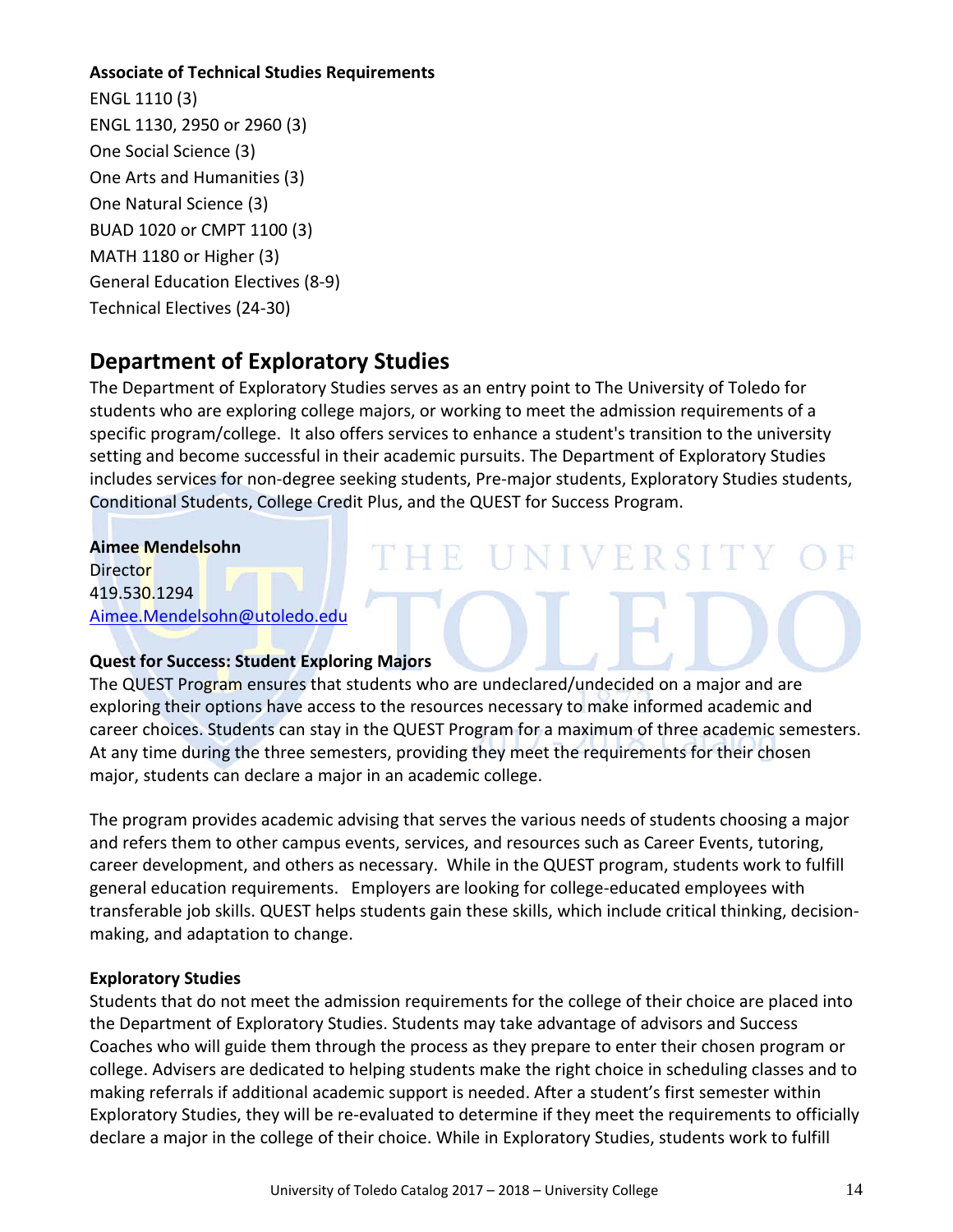general education requirements and take UC 1000 or AL 1150, a 1-3 credit Orientation course and AL 1120, a 2 credit Career and Self-evaluation course.

#### **Non-Degree Seeking Students**

Students who are not seeking a degree, yet want to gain new skills or enhance an existing skill, expand career development, or explore new subject matter for personal growth can find a place in The Department of Exploratory Studies. Students can take up to 24 semester hours of undergraduate college credit as a non-degree seeking student.

#### **Conditional Students**

Transfer students with under a 2.0 transfer GPA may be admitted on a one term conditional basis. Conditional students after their first semester at The University of Toledo must attain *at least* a 2.0 GPA to remain at The University of Toledo, although many majors require a much higher GPA to declare a major.

Please contact Rocket Solution Central about your financial aid status, as conditional status may affect eligibility. AFTER grades for the trial semester are posted AND the term GPA's are 2.0 or higher, students will *be recoded* to the Exploratory major. **Students are responsible for officially declaring a major in The University of Toledo college of their choice as soon as they meet the intended transfer admissions requirements of the academic college.**

#### **Change of College or Major to Exploratory Studies TINIVERSIT**

Students in good standing (i.e., with a cumulative GPA of 2.0 or higher) who wish to change from another college of The University of Toledo to the Department of Exploratory Studies should make an appointment with an adviser to discuss the transfer and have their academic records reviewed. Student transfers will be reviewed on a case by case basis. Students who have decided on an academic major or are qualified to transfer from the Department of Exploratory Studies into the college or program of their choice must meet the academic criteria set by the receiving college or program. Students should make an appointment to discuss their transfer with an adviser in the college they wish to enter. 2017 - 2018 Catalog

#### **College Credit Plus**

The University of Toledo's College Credit Plus program gives college-bound high school students the opportunity to earn college credit and high school credit simultaneously. This gives students the advantage of starting the transition to college early, while reducing the cost and length of time to receive a degree.

High school students can take part in the college experience, interacting with full-time college students and university faculty, while experiencing the rigor of college-level courses.

#### **Benefits of UT's College Credit Plus Program**

- There is no cost to the student or families for course and instructional materials
- All students are assigned a **Success Coach** who has the responsibility to ensure that the student has someone with whom they can meet and confer to receive guidance regarding scheduling, advising, University policies, or any other questions they may have
- All courses are taken with UT undergraduate students
- All College Credit Plus students are considered UT students and have access to many benefits and student support services, with the exception of financial aid.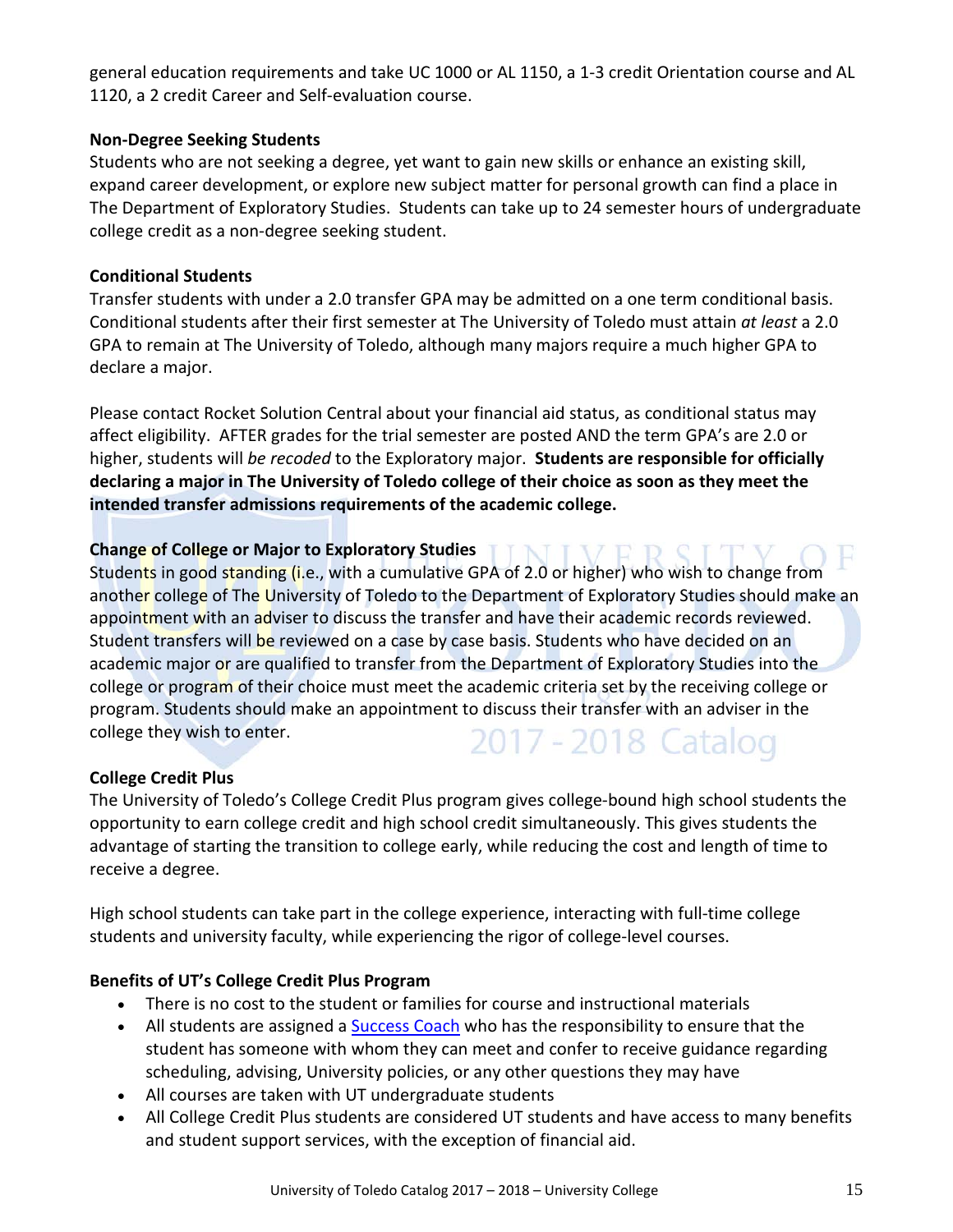- Credits earned can transfer toward a bachelor's degree. [General education courses](http://www.utoledo.edu/admission/dualcredit/course-options.html) offered in the six modalities meet the [Ohio Transfer Module](https://www.ohiohighered.org/transfer/transfermodule) (OTM) that guarantees transferability to Ohio universities and colleges
- Courses can integrate virtual labs, simulation center visits and other special resources only UT can offer
- All students have access to their instructor via email, telephone, and in-person during posted scheduled office hours

#### **Getting Started in College Credit Plus**

Students who are interested in participating in the College Credit Plus program should consult with their high school guidance counselor to determine which courses are still needed for graduation; this will help students and their Success Coach when it comes time to create their college schedule. Next, they will complete The University of Toledo College Credit Plus application form.The application, transcript, and test score(s) (if applicable) will be reviewed and, if everything is satisfactory, students will be admitted and receive a letter of admission that includes their Rocket number and how to set up their student account and UT Rockets email.

#### **College Credit Plus Student Responsibilities**

- Attend all classes
- Complete all required coursework
- Meet regularly with high school counselor and UT Success Coach to stay on track for graduation and remain successful in all courses. VERSITY OF
- Purchase parking permit if applicable
- Pass all classes with a D- or better.
	- o **Students who receive a failing grade in a class can be billed for the published cost of that class by their high school district (if a public school student) or the State of Ohio (if a non-public school student).**
- **Students in the College Credit Plus program are governed by the same academic policies as UT students in University College.** 2017 - 2018 Catalog

# **Academic Policies**

#### **Declaring /Changing Majors**

Students in good standing who wish to change from one college within The University of Toledo to another prospective college should make an appointment with a college adviser in the College Student Services Office to discuss their transfer and have their academic records reviewed. All college requirements, including core and distributive as well as major and related requirements, must be fulfilled as specified in the catalog for the year in which the student enters the college of their choice. Some colleges have selective admission or deadlines for an intended major. These deadlines are strictly enforced.

#### **Three Semesters to Declare a Major**

Students in Exploratory Studies may remain undeclared for up to three semesters, including summer. After the third semester, Financial Aid will be suspended until a major is declared. Students will be permitted to register for a fourth semester but they will receive no financial aid (per federal regulations) and will have to pay for all tuition, fees, housing, meals, books, and additional expenses out-of-pocket. After the fourth semester, if students still do not declare a major, a hold will be placed on their account and students will not be permitted to register for subsequent semesters until a major is declared.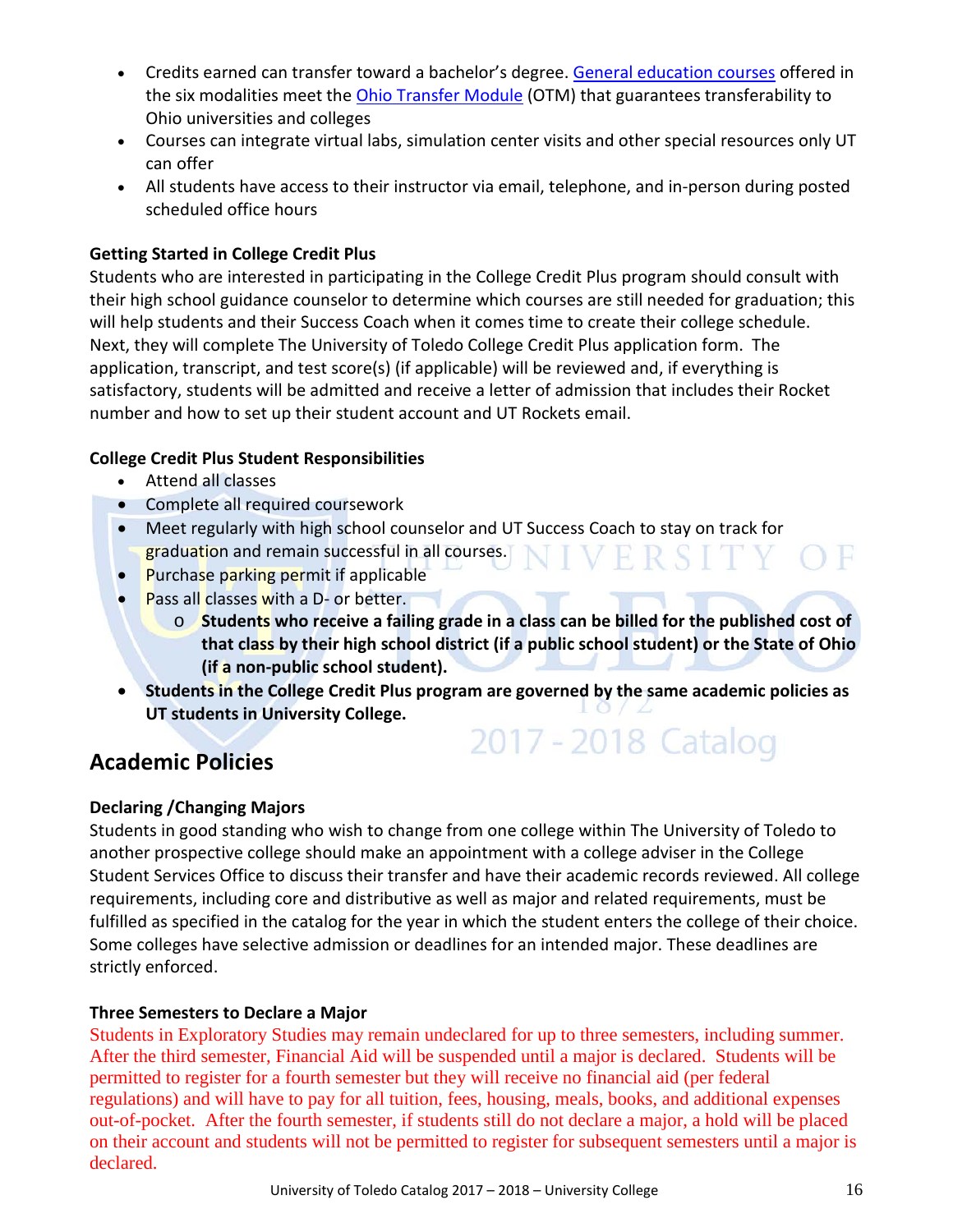Students who wish to remain undeclared for four semesters or more can appeal this policy by writing a one-page letter to the Department of Exploratory Studies describing why they need to be undeclared and what steps they are taking towards declaring a major. All decisions of the Department are final. Letters can be emailed to [universitycollege@utoledo.edu.](mailto:universitycollege@utoledo.edu) **Note:** As stated above, if the request is approved, the student will be permitted to continue to register for classes, but no federal financial aid will be possible until a major is declared.

#### **GPA Recalculation for Repeated Courses**

Effective fall 2006, if a student repeats a University of Toledo course and receives a higher grade, a request to delete the original grade, can be made. Prior to fall 2006, if a student repeats a University of Toledo course and receives a grade of C (2.0) or higher, a request to delete the original grade, as long as the original course grade was a C-or lower, can be made. The request form is available on the Registrar's Office website. If the original grade was earned because of cheating or academic dishonesty, it will not be deleted. A maximum of 12 credit hours can be deleted by university policy.

#### **Required academic performance**

Student must maintain a 2.0 grade point average to remain in academic good standing within University College.

It is strongly advised that students spend no more than three semesters in the Department of Exploratory Studies. After three semesters, students will no longer be eligible to receive Federal Financial Aid. Once a student establishes a University of Toledo GPA and meets the GPA requirements of their intended major, advisors and success coaches will help transition students into the college that houses that major. Students should declare their major as soon as they meet the requirements of the academic college.

#### **Probation**

A student with a cumulative GPA less than a 2.0 is automatically placed on academic probation until a 2.0 cumulative GPA is achieved. Students are required to complete an Academic Success Plan. Students may not withdraw from a course without speaking with their adviser, nor are they permitted to register for a future semester without consulting their adviser.

#### **Suspension**

The Department of Exploratory Studies in University College follows The University of Toledo Academic Standing Policy as it pertains to Suspension and attempted credit hours.

#### **Suspension One Year**

Students admitted under conditional status who do not attain a minimum 2.0 term GPA in their first semester at the University are automatically suspended for one year. Other students who may be suspended for one year include those students who were previously suspended for one term.

#### **Suspension One Year Appeal**

No appeal option is given. Should a student opt to appeal on their own, it will be reviewed on a caseby-case basis.